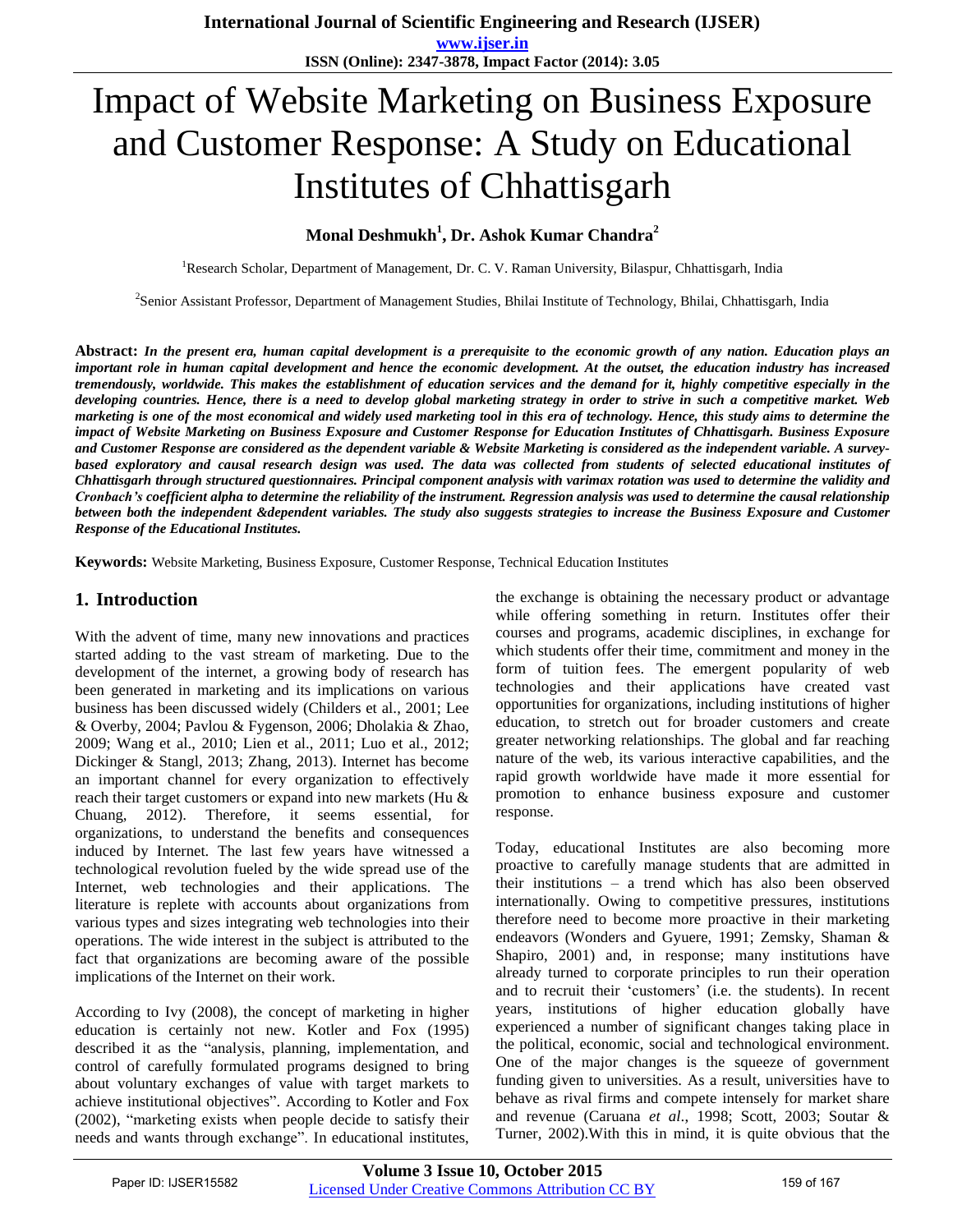issues of performance, accountability, and marketing strategies have become more important and the need of the hour. It has been suggested that educational institutes/universities that are more market or customer orientated perform better than others (Caruanaet al*.*, 1998).

Therefore, the aim of this study is to explore the concept of Website Marketing & examine its impact on Business Exposure and Customer Response for education institutes of Chhattisgarh. The study would also provide guidelines to the education institutes to uncover the process by which potential students uses the Websites and more specifically what role it plays in increasing the student response rate of the institutes through Website.

# **2. Literature Review**

An institution"s marketing orientation will establish the role of website marketing and the level of its application. Marketing orientation has been discussed on two levels by Jarowski, Kohli and Sahay (2000). The first level is the "traditional market driven approach" which calls for segmentation, targeting and focusing on the needs of customers while proactively dealing with competition. The second level examines the market structure and engages in activities that influence the industry and behaviour of firms to the advantage of organizations (Jarowski et al., 2000). These theories direct the educational institutes to for the right marketing strategy. A market driven institution will use strategic marketing to steer affairs to the benefit of stakeholders. A review of a number of studies reveals that applying strategic marketing concepts can effectively enhance the performance of educational institutes (Ivy and Naudé, 2004, 1999; Maringe, 2004; Maringe and Foskett, 2002; Ivy, 2001). A holistic approach should be adopted to cover all areas pertinent to the management and promotion of the institution while meeting the needs of customers (students, parents and interested parties). Eckel (2007), Levy (2006) and Bok (2003) have observed that marketing education services using techniques, models and tools invariably leads to strategic planning and management. Therefore, to survive in a competitive industry like education services, strategic marketing, planning and developing coherent marketing mix for managing activities is the only solution. Eckel (2007), Levy (2006) and Sallis (2002) concluded that marketing education services using techniques, models and tools lead to positive results in student inflows, finances, quality of services provided, facilities, the image and reputation of institutions. These positive reflections of marketing education services take on more of a business approach.

# **3. Strategic Marketing Tools**

Marketing is at the core of every business though it is not every firm that makes it a part of their most important function. Kotler and Fox (1985), Gibbs (2002) and Binsardi and Ekwulugo (2003) have used marketing concepts to examine higher education approach to combating competition. Naudé and Ivy (2006) in their study found that educational institutions have now recognized the importance of marketing and practice it using various techniques. Models, theories and concepts developed for the business sector were transferred and used in education services marketing (Oplatka et al., 2004; Gibbs and Knapp, 2001; Ivy, 2001; Nguyen and LeBlanc, 2001; Mazzarol, 1998). Another study by Hemsley-Brown and Oplatka (2006) reviewed 63 empirical and theoretical studies and concluded that marketing is recognized as a beneficial tool in the field of educational marketing. Strategic marketing techniques were employed in identifying and resolving problems and developing strategies in an adhoc manner. Tools and techniques range from market segmentation, targeting, focusing, position, market planning and other techniques to differentiation and building image. The need to use strategic marketing tools cannot be over emphasized. The environment for education is now changing and more institutions are changing with the times to meet needs and requirements of the customers. This is making the industry highly competitive especially in the developing countries where the numbers of higher education institutions are limited. Applying strategic marketing and management tools in education services is a precursor to competitive advantage.

Strategic marketing basically calls for a systematic or logical planning, strategizing and using tactics to manage a business entity. It entails a series of well thought out fundamental issues that are pertinent to the organization"s survival. The fundamental issues include type of business the firm conducts and what business they are into, who the target customers are and what they want, the level or future plans and how to get there. This involves understanding the competencies of the organization and its environment and developing marketing programmes and strategies.

## **3.1 Website Marketing**

Commercialization of the Internet, Web technologies and their applications since 1990, has brought a phenomenal development in business-to-customer (B2C) electronic commerce (Lin & Lu, 2000; Liu & Arnett, 2000; Ranganathan & Ganapathy, 2002). Organisations use the Web for many purposes such as marketing, promoting, transacting products or services, or simply delivering a selected quantity of quality content to a target reader. This target reader can be the organization"s customers, prospective customers, employees, prospective employees, or other stakeholders of the organization, including the general public. It has been suggested that the Web is a valuable tool for commercial purposes (Huizingh, 2000). Web technologies enable organizations to reach out for broader customers and create more networking opportunities. However, the benefits of Web site utilization are rather hard to pin down.

Potentialities of web applications are remarkable leading many organizations to spend awesome amounts of money on these technologies. Using web technologies, an organization can reach out to customers and provide them with not only general information about its products or services but also the opportunity of performing interactive business transactions. Organizations investing in web technologies and applications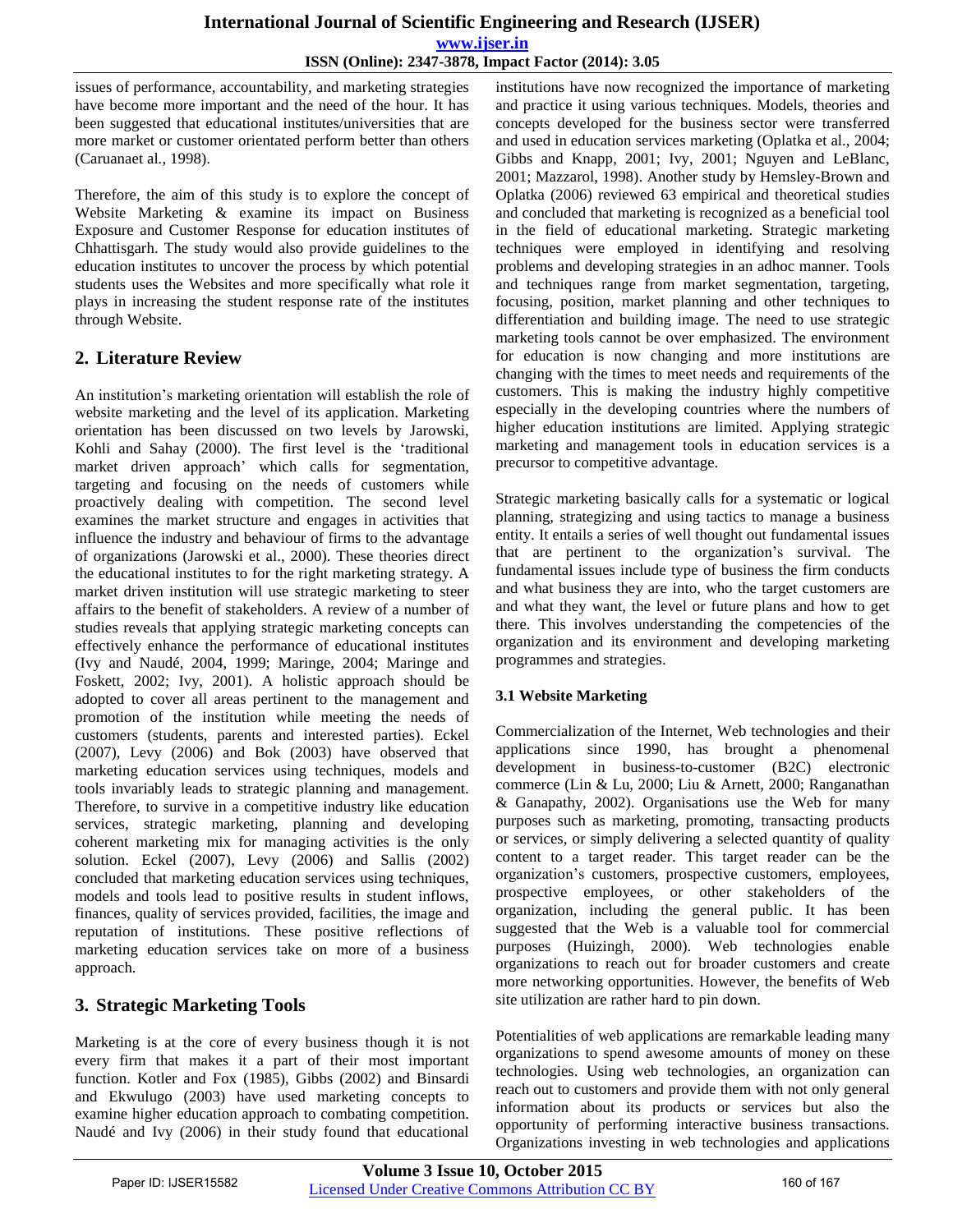are looking forward to realize the benefits of these investments Research attempted to place empirical evidence upon the theoretical views that suggest that the Internet enhances business performance, in terms of sales performance and efficiency, affecting both the "top line" (total sales) and the "bottom line" (net profit margin). Studies show that the Internet facilitates product management activities that lead to product customization and innovations' acceleration. Additionally, the findings show that market-driven product management activities are highly affected by the sales force"s use of the Internet. The benefits of interactivity in sales management activities are highly reflected upon customized product strategies. Consumer Response has received considerable attention of researchers since the 1980s as an important surrogate measure of information systems success (Ives et al. 1983; Bailey and Pearson 1983; Baroudi et al. 1986; Benson 1983). Response is, in fact, an important variable to consider especially in an online context as it predicts favorable intentions toward the website (Anderson & Srinivasan, 2003; Notebart, 2005; Chang & Wang, 2008; Kim et al., 2009; Lien et al., 2011; Belanche et al., 2012; Dickinger & Stangl, 2013; Audrain-Pontevia et al., 2013).

It has been suggested that the Web is a valuable tool for commercial purposes (Huizingh, 2000). Web technologies enable organisations to reach out for broader customers and create more networking opportunities. However, the benefits of Web site utilisation are rather hard to pin down. Almost always there are many alternating Web sites that users or customers can go to. Simply using Web sites does not guarantee a success. Electronic commerce relies on its ability to attract and keep both existing and potential customers, and hence an understanding of the online users' mindset is critical to designing a usable Web site. The chances of gaining the benefits from the implementation of Web technologies are higher if careful emphasis is put in place on the quality.

The basic goal of a website is to provide information (Angehrn, 1997; Bhatti*et al.*, 2000). Information refers to processed data that is organized, meaningful, and useful to the users (Cushing & Romney, 1994). This is possible because websites reside in cyberspace and they are not restricted by geographical location. There are different dimensions of information quality according to the context it is being referred to (Fox *et al.*, 1994). However, as a basis of any information quality initiative, the quality of information is commonly accessed via evaluation of its generic characteristics (Xu & Koronios, 2005). Ideally, website structures are supposed to be informative and their contents should be adequate, complete and relevant with respect to the needs of the expected users. Websites should also have interactive environments that communicate contents in a satisfactory way to users (Marsico and Levialdi, 2004).

Organizations create websites for many purposes such as marketing, promoting, transacting products or services, or delivering information to the target audience (Djajadikerta and Trireksani, 2006). Hence, websites are gateways to organizations" information, products and services. As such, it is important for organizations to have websites that live up to

the expectations of the target audience so as to achieve the intended goals (Iwaarden, 2004). In addition, organizations are required to provide high quality websites because there is no human contact offered through websites; the interaction is through technology. Organizations try to emulate human behaviour with technology but some aspects of human interaction such as courtesy, helpfulness and flexibility cannot be achieved with technology. Furthermore, since customers have ever changing expectations, it is necessary for organizations to improve the quality of their website continuously (Cox and Dale, 2001). The primary means of delivering the Web experience is the website, as they are designed not only to address the customers' needs and expectations but also assist them in buying process. In this respect, the back-office e-commerce infrastructure is also of crucial importance (O"Keefe and Mc Eachern, 1998). Websites must be seen therefore as vital instruments of customer service and persuasion rather than simply as online brochures or catalogues of the company"s products.

## **3.2 Website Marketing in Educational Institutes**

Educational Institutes website are often informational and promotional as they provide information to current students and staff about courses, timetables, and other relevant contents, and notify prospective students and other users about a particular university and its programs. Institutions websites can also be used for transacting services such as online applications and access to library services. These websites are expected to enhance the core functions of Institutes which are teaching, research and consultancy. Institutes should therefore ensure that their websites help the target audiences to meet their information and communication requirements in relation to the universities" core functions. In view of this, some universities have developed guidelines that help units such as faculties and departments design proper websites/webpages and post relevant information the websites. There are various reasons that make Website marketing the best means of reaching out to the majority of the student population today. Some of these are:

- Students generally prefer to search online for their preferred course and institute to collect information.
- Students spend more time on the internet rather in front of other media including television.
- Advertisements displayed on the internet are comparatively effective as compared to traditional advertising.
- Students and their parents have now-a-days started to judge a school/college based on its website and its online presence.
- The internet is today the most favored channel for applying and making admission queries.
- Expatriates and outstation students rely heavily on the website for school/college admissions.
- Students and their parents now consider website as the most convenient means for carrying out admission processes.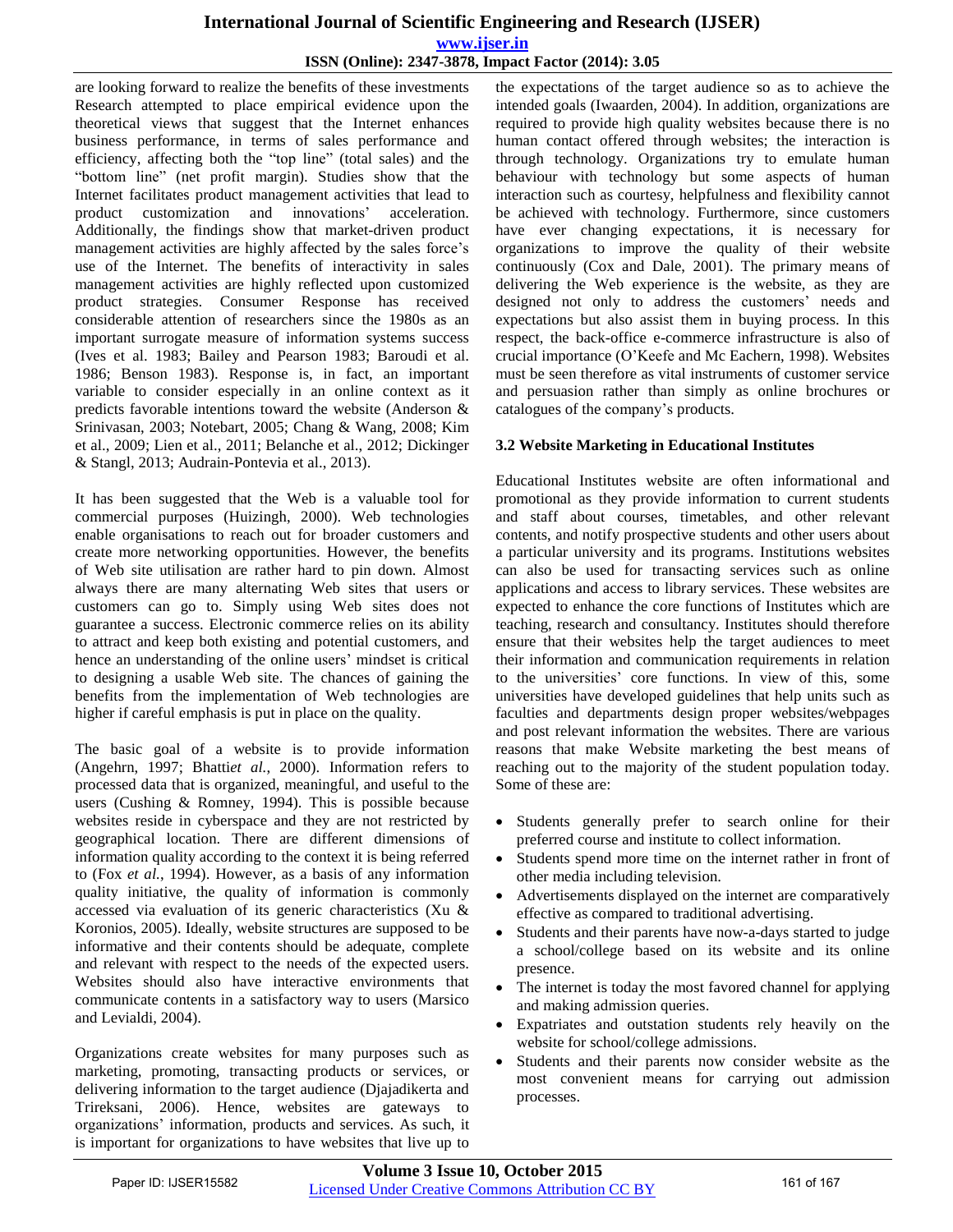The website is a vital communication instrument for any education institute, because it is designed to offer a vast amount of information which can be easily brought to day. At the same time, the cost of dissemination is clearly lower than the one imposed by printed materials and it can be distributed virtually to an unlimited number of persons. The interactive features of the website allow students to have a glimpse not only to the academic program, but also to the location, facilities and resources of the university, as the site can have pictures, movies, virtual tours of the institution and information about the academic staff.

Thus, for an educational institute to be successful today, it must utilize and implement an all-encompassing well thought about website marketing strategy. This website marketing strategy must be such that the educational institute is able to get all the benefits in terms of more student enrolment, cost effectiveness and also more returns on the investment made.

## **4. Research Methodology**

#### **4.1 Research Objectives**

The study has been undertaken with the following research objectives:

- 1)To describe the importance of Website Marketing in Educational Institutes of Chhattisgarh.
- 2)To analyze the impact of Website Marketing on Business Exposure and Customer Response for Educational Institutes of Chhattisgarh.
- 3)To suggest strategies to the management of Educational Institutes of Chhattisgarh to enhance Business Exposure and Customer Response through Website Marketing.

#### **4.2 Research Variables**

As a starting point, Aladwani and Palvia"s (2002) 25-item instrument was used for measuring website quality. There were two main reasons for this. Firstly, this instrument has been derived from users" perspectives; it has also encompassed the importance of "content". Secondly, this instrument has been developed and validated systematically in their study. They started with a conceptualisation process in delimiting the domain of the constructs and identifying indicators of each construct based on academic literature. It was then followed by a scale design step that analysed the validity and reliability of the constructs and their respective indicators. Finally a normalisation process was performed to verify and validate the constructs.

Therefore, in this study, few adjustments have been made to suit the instrument for evaluating educational institute's websites. Subsequently, Churchill's (1979) recommendations were followed by applying a reliability analysis and a normalisation process to ensure the validity and reliability of the adjusted instrument.

The first adjustment to Aladwani and Palvia's (2001) 25iteminstrument was an exclusion of the security indicator. While many institute/university websites were promotional (Brody, 1999), they practically did not involve much the carrying out of transactions (e.g. used of SSL, digital certificates, etc.) The second adjustment to the instrument was fine-tuning the specific content of a few indicators to suit academic environment (e.g. owners were changed to academic and administrative staffs, products and/or services were changed to courses and/or subjects, etc.) The result of the adjustment was a 24-item instrument consisting of four constructs: Technical Adequacy, Information Quality, Service Ability, and Web Appearance.

An appropriate instrument is required to formulate the questionnaire. The instrument needs some base and background of independent and dependent variables. Website marketing is independent variable having four antecedents viz. Technical Adequacy, Information Quality, Service Ability, and Web Appearance which have an impact on Business Exposure and Customer Response as explained by Aladwani and Palvia"s (2002) shown in table 1.

**Table 1:** Research Variables for Website Promotion

| Antecedents                | Source          | Dependent Variable            |  |  |  |
|----------------------------|-----------------|-------------------------------|--|--|--|
| <b>Technical Adequacy</b>  |                 |                               |  |  |  |
| <b>Information Quality</b> | Aladwani and    | <b>Business</b>               |  |  |  |
| Service Ability            | Palvia's (2002) | Exposure/Customer<br>Response |  |  |  |
| Web Appearance             |                 |                               |  |  |  |

#### **4.3 Research Hypothesis**

The study postulates two research hypothesis corresponding to the dependent and independent variables as explained below:

 $H<sub>1</sub>$ : Website marketing has significant impact on business exposure.

H2: Website marketing has significant impact on customer response.

#### **4.4 Research Instrument**

The description of independent and dependent variables helps in developing the research instrument, which is further utilized to formulate the questionnaire. 24 items research instrument was formulated for four antecedents of website marketing (independent variable) as developed by Aladwani and Palvia"s (2002). 6 items research instrument was formulated for Business Exposure (dependent variable) with the help of Doll and Torkzadeh (1988) and 5 items instrument was designed for Customer Response (dependent variable) with the help of Kim and Ko (2012). Therefore, 35 items research instrument have been generated for the purpose of the study including both dependent and independent variable as depicted in Table 2, 3 and 4.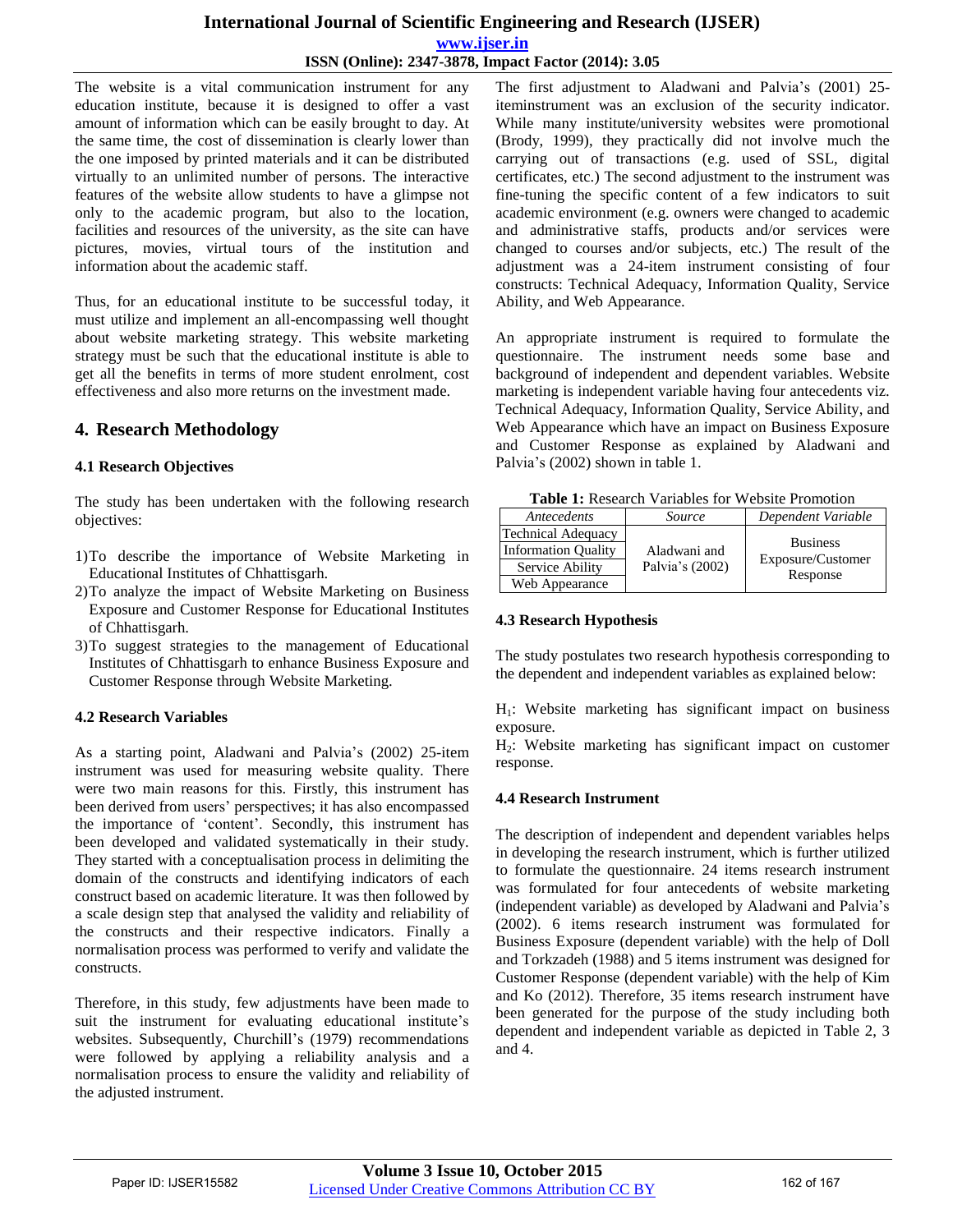|                  | <b>rapic 2.</b> Kescaren Histruments for Website Fromotion |                                   |          |  |
|------------------|------------------------------------------------------------|-----------------------------------|----------|--|
| Variables        | <i>Items</i>                                               | Scale                             | Source   |  |
|                  | TA1                                                        | Ease of navigation                |          |  |
|                  | TA <sub>2</sub>                                            | search facilities                 |          |  |
|                  | TA3                                                        | Availability                      |          |  |
| Technical        | TA4                                                        | valid links                       |          |  |
| Adequacy<br>(TA) | TA <sub>5</sub>                                            | personalisation or customisation  |          |  |
|                  | TA6                                                        | speed of page loading             |          |  |
|                  | TA7                                                        | Interactivity                     |          |  |
|                  | TA8                                                        | ease of accessing the site        |          |  |
|                  | IQ1                                                        | <b>Usefulness</b>                 |          |  |
| Information      | IQ <sub>2</sub>                                            | Completeness                      |          |  |
|                  | IQ3                                                        | Clarity                           | Aladwani |  |
| Quality<br>(IO)  | IQ4                                                        | Currency                          | and      |  |
|                  | IQ5                                                        | Conciseness                       | Palvia's |  |
| IQ <sub>6</sub>  |                                                            | Accuracy                          | (2002)   |  |
|                  | SA <sub>1</sub>                                            | Finding contact information,      |          |  |
| Service          | SA <sub>2</sub>                                            | finding general information,      |          |  |
| Ability          | SA <sub>3</sub>                                            | Finding courses/subjects details, |          |  |
| (SA)             | SA4                                                        | finding academic policies,        |          |  |
|                  | SA <sub>5</sub>                                            | Finding research information      |          |  |
|                  | WA1                                                        | Attractiveness                    |          |  |
| Web              | WA2                                                        | Organisation                      |          |  |
| Appearance       | WA3                                                        | proper use of fonts               |          |  |
| (WA)             | WA4                                                        | proper use of colours             |          |  |
|                  | WA5                                                        | proper use of multimedia          |          |  |

## **Table 2:** Research Instruments for Website Promotion

**Table 3:** Research Instruments for Business Exposure

| Variables       | <i>Items</i>                                                         | Scale                                                                    | Source                |  |  |
|-----------------|----------------------------------------------------------------------|--------------------------------------------------------------------------|-----------------------|--|--|
|                 | BE1                                                                  | Satisfied with the website                                               |                       |  |  |
|                 | BE <sub>2</sub>                                                      | Adequate information                                                     |                       |  |  |
| <b>Business</b> | BE3                                                                  | Able to<br>gather<br>every<br>information without<br>going<br>physically | Doll and<br>Torkzadeh |  |  |
| <b>Exposure</b> | I trust on the information I<br>(1988)<br>BE <sub>4</sub><br>receive |                                                                          |                       |  |  |
|                 | BE5                                                                  | Information that exactly<br>fits<br>the needs.                           |                       |  |  |
|                 | Accurate information<br>BE6                                          |                                                                          |                       |  |  |

|  |  | Table 4: Research Instruments for Customer Response |
|--|--|-----------------------------------------------------|
|--|--|-----------------------------------------------------|

| Variables       | <i>Items</i>    | Scale                                    | Source |  |
|-----------------|-----------------|------------------------------------------|--------|--|
|                 |                 | CR1 Intention to choose for admission    |        |  |
|                 |                 | CR <sub>2</sub> Intend to take admission |        |  |
| <b>Customer</b> | CR <sub>3</sub> | Consider for taking admission as per     | Kim    |  |
| <b>Response</b> |                 | the information received                 | and Ko |  |
|                 |                 | CR4 Helpful in decision making           | (2012) |  |
|                 | CR5             | I am likely to take admission on the     |        |  |
|                 |                 | basis of information received            |        |  |

#### **4.5 Research Methods**

The exploratory and causal research design was adopted in this study to explore various web-based promotional tools and to analyze the impact of those tools on business exposure and customer response. Under conclusive research design, causal study was adopted to analyze the impact between variables. Descriptive research design was adopted to gather information regarding web based promotional tools through educational institutes. Secondary data collection method was adopted to identify various web-based promotional tools, whereas

primary data collection method was adopted to explore the importance of web based promotional tools and to analyze their impact on business exposure and customer response.

The data were collected firstly through structured questionnaires for the variables to generate causal relationship and were asked on seven point likert scale from the respondents inclusive of students and parents likely to take admissions in various educational institutions. Secondly, data was collected through face to face interview to explore about web based promotional tools from various educational institutions of Chhattisgarh. The questionnaire consisted of two sections i.e. firstly, questions regarding antecedents of web based promotional tools (website marketing,), business exposure, customer response and secondly, questions regarding respondents" demographic characteristics. Respondents for the purpose of data collection have been identified through the list of prospective customers taken from various educational institutions of selected district of Chhattisgarh State. The sample frame consist of three districts of Chhattisgarh for the purpose of the study i.e. Raipur, Durg and Bilaspur due to the more availability of educational institutions. The sample respondents were selected through convenience sampling technique and questionnaires were distributed online through emails. Structured telephonic and face-to-face interview was conducted with the educational institutes to explore various aspects of web based promotional tools.

For the purpose of this study, Statistical Package for the Social Sciences (SPSS - Version 17) was adopted as analytical tool to analyze the data. The data was first checked for its validity and reliability. Validity of the instrument and the data was checked through exploratory factor analysis and reliability was checked through Cronbach"s coefficient alpha. Further multiple linear regression analysis was utilized to analyze the impact of independent variable on dependent variable. Descriptive analysis was utilized to analyze various other aspects of web based promotional tools.

# **5. Data Analysis and Interpretation**

#### **5.1 Reliability & Validity of Measures**

Exploratory Factor Analysis (EFA) was conducted for the purpose of data reduction. It is used to remove redundant (highly correlated) variables from the instrument, perhaps rearranging the entire data with a smaller number of uncorrelated variables. The purpose of structure detection is to examine the underlying (or latent) relationships between the variables.

EFA was conducted on 35 items instrument for the purpose of this study inclusive of 24 items for website marketing as independent variable and 6 items for Business Exposure and 5 items for Customer Response as dependent variables with the help of SPSS (version 21). Maximum Likelihood method of extraction was chosen to extract the factors, with squared multiple correlations used as prior communality estimates. As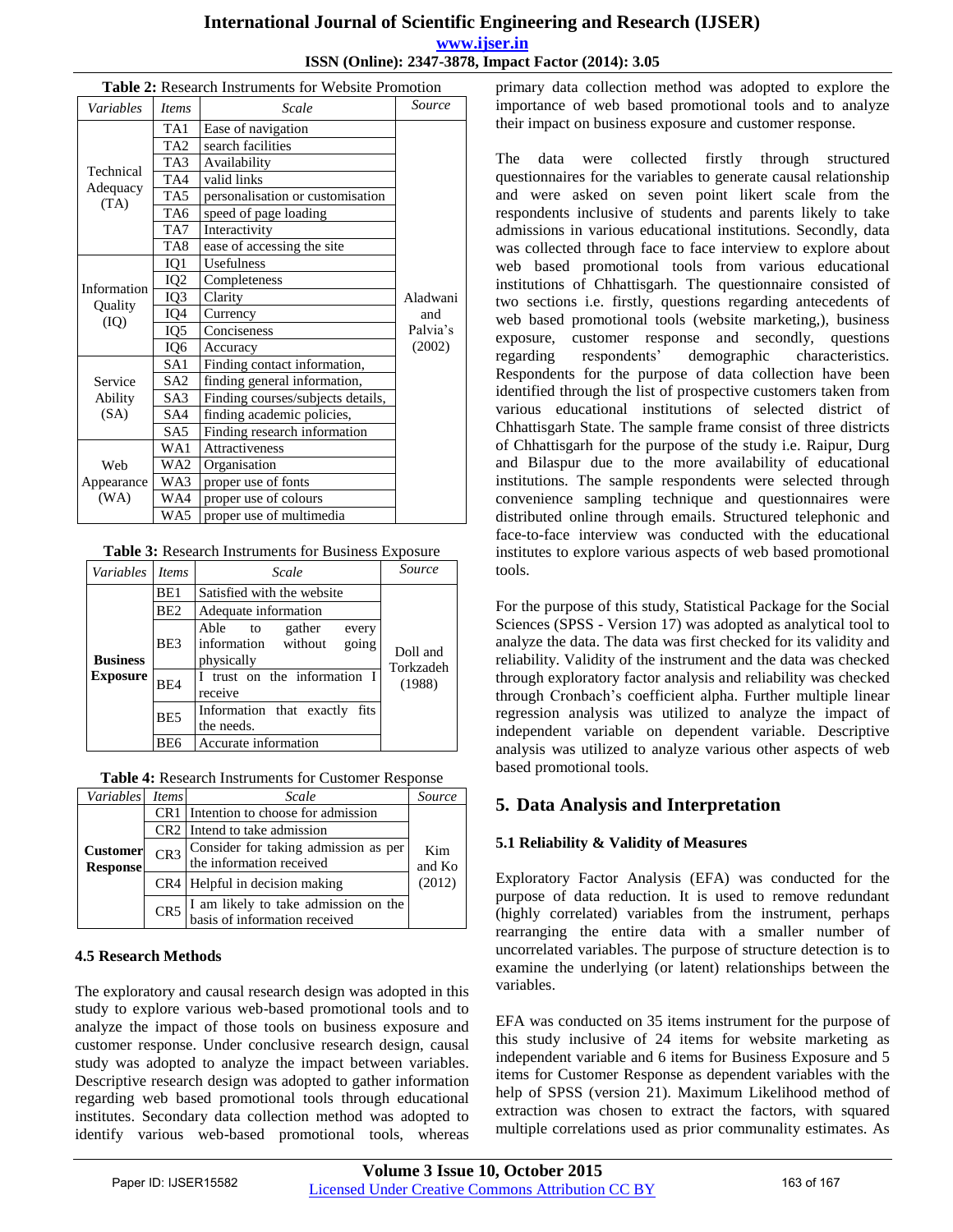suggested by Fabrigar, Wegener, Mac Callum, and Strahan (1999), an oblique rotation using promax with Kaiser Normalization was at first performed to determine the size of the correlations between the extracted factors. When correlations existed between the factors, the oblique solution was retained. The Kaiser-Meyer-Olkin Measure of Sampling Adequacy is a statistic that indicates the proportion of variance in the variables that might be caused by underlying factors. For the KMO statistic, Kaiser (1974) recommends a bare minimum of 0.5 and that values between 0.5 and 0.7 are mediocre, values between 0.7 and 0.8 are good, values between 0.8 and 0.9 are great and values above 0.9 are superb (Hutcheson Sofroniou, 1999). For these data the value is 0.864, which is considered as good degree of common variance and so it can be considered that sample size of 305 is adequate for factor analysis. The Bartlett's test of Sphericity is used to examine the hypothesis that the variables are uncorrelated in the population. In other words, the population correlation matrix is an identity matrix i.e. each variable correlates itself  $(r=1)$  but there is no correlation with the other variable  $(r=0)$ . Small values (less than 0.05) of the significance level indicate that a factor analysis may be useful for the data and the hypothesis is accepted (Field, 2000). For these data, Bartlett's test is highly significant ( $p \leq 0.001$ ), and therefore factor analysis is appropriate and each variable correlates itself but there is no correlation with the other variable i.e. the data is free of multicollinearity as shown in table 5.

**Table 5:** KMO and Bartlett's Test

| Kaiser-Meyer-Olkin Measure of Sampling Adequacy. | 0.864              |          |
|--------------------------------------------------|--------------------|----------|
|                                                  | Approx. Chi-Square | 4341.466 |
| Bartlett's Test of Sphericity                    | Df                 | 210      |
|                                                  | Sig.               | 0.000    |

EFA resulted into the convergence of six factors as hypothesised in this study based on theoretical understanding along with their respective total percentages of variance explained as shown in table 6. The cumulative percentage sum of square loadings is 67.75%, which is under the acceptable range. h² (communality coefficient) values indicate the proportion of each variable's variance that can be explained by the retained factors. The communality coefficients (suppression below 0.3) for all the items are good and above 0.3, so all the items can be retained. Pattern coefficient matrix (using promax rotation), is preferable to interpret, since it includes the coefficients that only represent the unique contribution of each variable to the factor, thus accounting for the inter-factor correlations. All the items of a particular exogenous variable as hypothesized on the basis of theory are loaded under same factor with high loading values; hence all the items are retained in the instrument for further analysis. The factor analysis yielded six components corresponding to the six variables including independent and dependent variables both as shown in table 6. The result of factor analysis shows that 6 items of TA (Technical Adequacy) will be considered, which are loaded under 4th component, whereas two items were discarded due to low loading values. All the 5 items of IQ (Information Quality) will be discarded due to scattered loading values. Only 3 items out 5 items will be considered for Service Ability (SA). Four items were considered for Web Appearance (WA). Four items were considered for Business Exposure (BE) and one item was discarded due to scattered loading value whereas, four items were considered for Customer Response and one item was discarded. Therefore, after factor analysis, 21 items were considered for both independent and dependent variables for further multivariate analysis.

|                                                                 |        | Factor         |        |                         |       |       |                |
|-----------------------------------------------------------------|--------|----------------|--------|-------------------------|-------|-------|----------------|
|                                                                 | 1      | $\overline{2}$ | 3      | $\overline{\mathbf{4}}$ | 5     | 6     | h <sup>2</sup> |
| % Variance explained eliminating other factors (after rotation) | 22.519 | 12.561         | 16.052 | 7.897                   | 5.333 | 3.393 |                |
| TA1                                                             |        |                |        | 0.555                   |       |       | 0.507          |
| TA <sub>2</sub>                                                 |        |                |        | 0.926                   |       |       | 0.684          |
| TA4                                                             |        |                |        | 0.439                   |       |       | 0.384          |
| TA5                                                             |        |                |        | 0.455                   |       |       | 0.592          |
| TA6                                                             |        |                |        | 0.455                   |       |       | 0.445          |
| TA8                                                             |        |                |        | 0.907                   |       |       | 0.998          |
| SA1                                                             |        |                |        |                         | 0.422 |       | 0.341          |
| SA4                                                             |        |                |        |                         | 0.791 |       | 0.607          |
| S <sub>A5</sub>                                                 |        |                |        |                         | 0.938 |       | 0.857          |
| WA1                                                             |        | 0.733          |        |                         |       |       | 0.531          |
| WA <sub>2</sub>                                                 |        | 0.974          |        |                         |       |       | 0.908          |
| WA3                                                             |        | 0.975          |        |                         |       |       | 0.915          |
| WA4                                                             |        | 0.555          |        |                         |       |       | 0.473          |
| BE1                                                             |        |                | 0.856  |                         |       |       | 0.697          |
| BE <sub>2</sub>                                                 |        |                | 0.652  |                         |       |       | 0.538          |
| BE5                                                             |        |                | 0.925  |                         |       |       | 0.838          |
| BE <sub>6</sub>                                                 |        |                | 0.882  |                         |       |       | 0.763          |
| CR <sub>2</sub>                                                 | 0.735  |                |        |                         |       |       | 0.635          |
| CR3                                                             | 0.945  |                |        |                         |       |       | 0.800          |
| CR4                                                             | 0.965  |                |        |                         |       |       | 0.836          |
| CR <sub>5</sub>                                                 | 0.923  |                |        |                         |       |       | 0.877          |
| Notes. Total variance explained $= 67.754\%$ .                  |        |                |        |                         |       |       |                |

**Table 6:** Exploratory Factor Analysis – Pattern Coefficient Matrix

 $h^2$  = Extraction Communality Coefficient.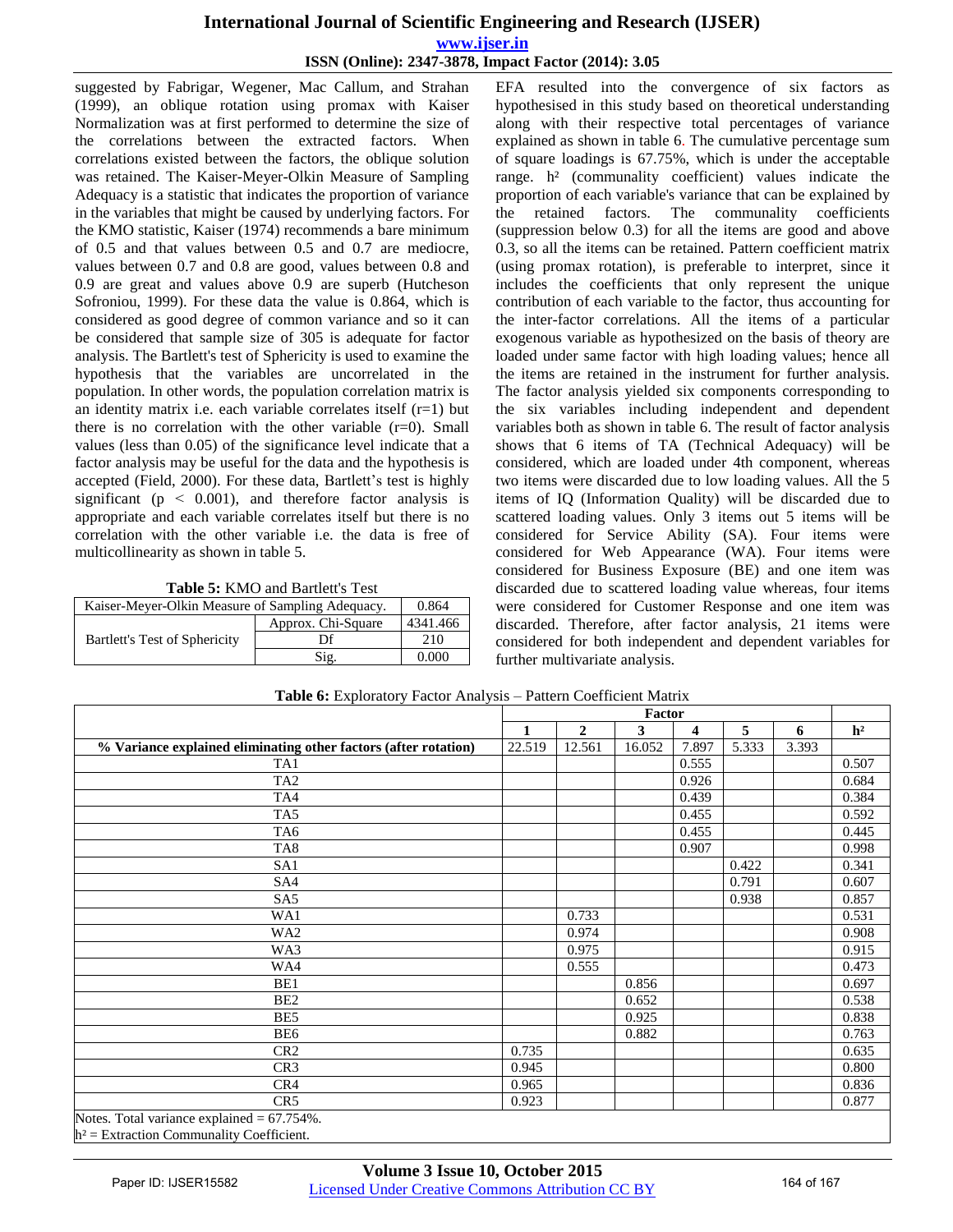The coefficients of the inter factor correlations among the variables indicates that the independent and dependent variables are not correlated with each other as all the values are below 0.7 as shown in table 7.

**Table 7:** Exploratory Factor Analysis – Inter-Factor Correlations

| Contentions |          |          |          |       |       |       |
|-------------|----------|----------|----------|-------|-------|-------|
| Variables   | TA       | IQ       | SA       | WA    | BЕ    | CR    |
| TA          | 1.000    |          |          |       |       |       |
| IQ          | 0.310    | 1.000    |          |       |       |       |
| <b>SA</b>   | $-0.044$ | $-0.108$ | 1.000    |       |       |       |
| WΑ          | 0.607    | 0.380    | 0.152    | 1.000 |       |       |
| ВE          | 0.267    | 0.210    | $-0.404$ | 0.027 | 1.000 |       |
| CR          | 0.649    | 0.298    | $-0.118$ | 0.559 | 0.325 | 1.000 |
|             |          |          |          |       |       |       |

Finally, internal consistency reliability to test unidimensionality was assessed by Cronbach"s alpha. Maximum likelihood estimated matrices were used, because they do not have to be inverted prior to the computation of Cronbach"s alpha (van Horn, 2003). The resulting alpha values ranged from 0.70 to 0.87, which were above the acceptable threshold 0.70 suggested by Babbie (1992). According to Babbie (1992), the value of Cronbach Alpha is classified based on the reliability index classification where 0.90-1.00 is very high, 0.70-0.89 is high, 0.30-0.69 is moderate, and 0.00 to 0.30 is low. The analysis showed the Cronbach Alpha value, higher than 0.70, falls into the classification of high.

The table 8 indicates that the total 21 items will be considered comprising of both independent and dependent variables after data screening and factor reduction (exploratory factor analysis). The mean and standard deviation of the data for each variable were also estimated. The mean values for the all the variable are above average (greater than 3), whereas, the data are not very much deviated from the mean.

| Table 8: Mean, SD and Cronbach's Alpha |                       |              |      |       |       |  |
|----------------------------------------|-----------------------|--------------|------|-------|-------|--|
| <b>Variables</b>                       | Sample<br><b>Size</b> | <i>Items</i> | Mean | SD    | α     |  |
| TA                                     | 305                   | 6            | 5.69 | 0.890 | 0.839 |  |
| <b>SA</b>                              | 305                   | 3            | 3.22 | 0.839 | 0.766 |  |
| WA                                     | 305                   |              | 5.44 | 1.195 | 0.886 |  |
| BE                                     | 305                   |              | 3.45 | 1.418 | 0.898 |  |
| <b>CR</b>                              | 305                   |              | 5.73 | 0.988 | 0.927 |  |
| <b>SD</b> - Standard Deviation         |                       |              |      |       |       |  |
| $\alpha$ – Cronbach's Alpha            |                       |              |      |       |       |  |

The chi-square test for Goodness-of-fit was estimated for the data and the result shows that the P-value (sig,) is 0.000  $( $0.05$ )$  is highly significant, hence the model is fit for the data collected as shown in table 9.

|  | <b>Table 9:</b> Goodness-of-fit Test |
|--|--------------------------------------|
|--|--------------------------------------|

# *Chi-Square df Sig.* 170.493 99 0.000

#### **Hypothesis Testing – Website Marketing on Business Exposure**

The Statistical Package for the Social Sciences (SPSS) (Version 21) was used to facilitate the analysis. The regression analysis was conducted to determine the impact of four antecedents of website marketing on business exposure and customer response.

Regression statistics in table 10 shows that correlation value R is 0.42, which depicts that there is moderate relationship between website marketing and business exposure. The value of R Square is 0.18 i.e. the model explains only 18% of variables and there may be many other parameters of business exposure. The values of Durbin Watson test (1.78) depicts that the model is fit as the value must be near to 2.

| <b>Table 10:</b> Regression statistics                                                       |       |       |  |      |      |
|----------------------------------------------------------------------------------------------|-------|-------|--|------|------|
| Model<br>Durbin-Watson<br>Adiusted R Sauare<br><i>Std. Error of the Estimate</i><br>R Sauare |       |       |  |      |      |
|                                                                                              | 0.424 | 0.180 |  | .291 | .788 |
| Independent Variable - WA, SA, TA & Dependent Variable – BE                                  |       |       |  |      |      |

Table 11reveals that website marketing has a significant impact on business exposure as F (calculated value) (21.96) is greater than F (table value) (2.184), moreover the p value

(significant value) is 0.000 which is less than 0.05 significance level. Therefore, research hypothesis  $H_1$  is accepted.

|  | <b>Table 11: ANOVA</b> |
|--|------------------------|
|  |                        |

| ---------------                                             |            |                       |     |             |        |       |  |  |
|-------------------------------------------------------------|------------|-----------------------|-----|-------------|--------|-------|--|--|
|                                                             | Model      | <b>Sum of Squares</b> |     | Mean Sauare |        | Sig.  |  |  |
|                                                             | Regression | 109.873               |     | 36.624      | 21.969 | 0.000 |  |  |
|                                                             | Residual   | 501.802               | 301 | .667        |        |       |  |  |
|                                                             | Total      | 611.675               | 304 |             |        |       |  |  |
| Independent Variable - WA, SA, TA & Dependent Variable – BE |            |                       |     |             |        |       |  |  |

Among all the three antecedents of website marketing only one antecedent i.e. Service Ability (SA) have significant impact on business exposure with p values of  $0.000$  (p<0.05) as shown in table 12.

| Model                                                       |            | Unstandardized |            | <i>Standardized</i> |          |       |
|-------------------------------------------------------------|------------|----------------|------------|---------------------|----------|-------|
|                                                             |            | Coefficients   |            | Coefficients        | t        | Sig.  |
|                                                             |            | B              | Std. Error | <b>Beta</b>         |          |       |
| l 1                                                         | (Constant) | 5.321          | 0.542      |                     | 9.811    | 0.000 |
|                                                             | TA         | 0.135          | 0.090      | 0.085               | 1.493    | 0.136 |
|                                                             | <b>SA</b>  | 0.711          | 0.090      | $-0.420$            | $-7.869$ | 0.000 |
|                                                             | WA         | 0.065          | 0.067      | $-0.055$            | $-0.962$ | 0.337 |
| Independent Variable - WA, SA, TA & Dependent Variable - BE |            |                |            |                     |          |       |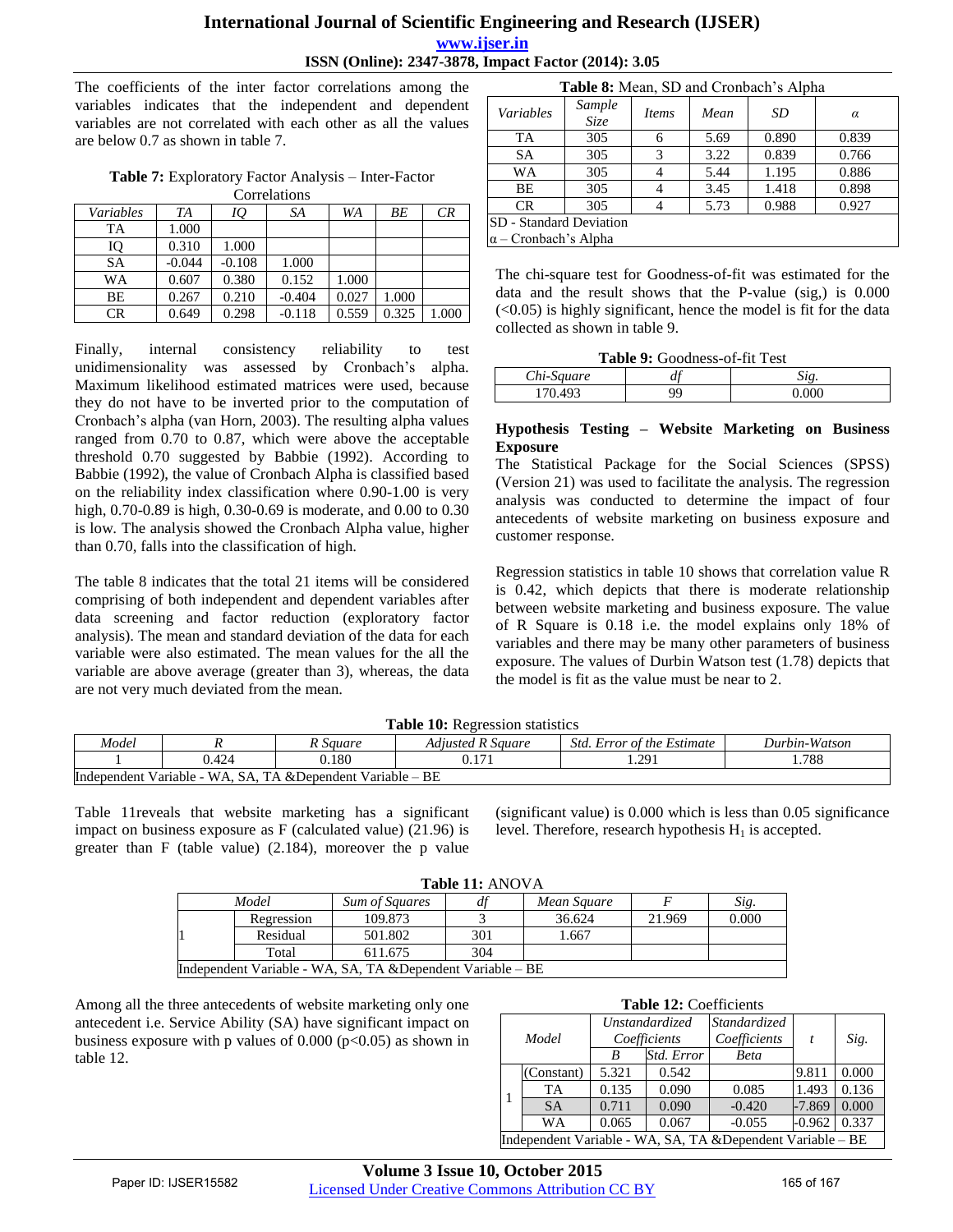The beta coefficients for significant antecedent of website marketing i.e. Service Ability (SA) is -0.711. It depicts that if service ability is increased by 0.71 units, the business exposure will be increased by 1 unit.

#### **Hypothesis Testing – Website Marketing on Customer Response**

Regression statistics in table shows that correlation value R is 0.72, which depicts that there is high relationship between website marketing and Customer Response. The value of R Square is 0.528 i.e. the model explains only 52% of variables and there may be many other parameters of Customer Response. The values of Durbin Watson test (2.084) depicts that the model is fit as the value must be near to 2.

| Table 13: Model Summary |  |
|-------------------------|--|
|-------------------------|--|

| Model                                                       |       | R Square | Adjusted R<br><i>Sauare</i> | Std. Error of the<br>Estimate | Durbin-Watson |  |
|-------------------------------------------------------------|-------|----------|-----------------------------|-------------------------------|---------------|--|
|                                                             | 0.726 | 0.528    | 0.523                       | 0.683                         | 2.084         |  |
| Independent Variable - WA, SA, TA & Dependent Variable – CR |       |          |                             |                               |               |  |

Table 13 reveals that website marketing has a significant impact on Customer Response as F (calculated value) (112.042) is greater than F (table value) (2.184), moreover the p value (significant value) is 0.000 which is less than 0.05 significance level. Therefore, research hypothesis  $H_2$  is accepted.

**Table 14:** ANOVA

| Model                                                       |            | Sum of<br><b>Squares</b> | df  | Mean<br>Square | $\boldsymbol{F}$ | Sig.  |
|-------------------------------------------------------------|------------|--------------------------|-----|----------------|------------------|-------|
|                                                             | Regression | 156.656                  | 3   | 52.219         | 112.042          | 0.000 |
|                                                             | Residual   | 140.285                  | 301 | 0.466          |                  |       |
|                                                             | Total      | 296.941                  | 304 |                |                  |       |
| Independent Variable - WA, SA, TA & Dependent Variable – CR |            |                          |     |                |                  |       |

Among all the three antecedents of website marketing two antecedents i.e. Service Ability (SA) and Technical Adequacy have significant impact on business exposure with p values of 0.000 (p<0.05) and 0.010 (p<0.05) as shown in table 14.

| Tame 17. Cochiedius                                         |            |                                             |               |              |                  |       |  |
|-------------------------------------------------------------|------------|---------------------------------------------|---------------|--------------|------------------|-------|--|
|                                                             | Model      | Unstandardized Standardized<br>Coefficients |               | Coefficients |                  |       |  |
|                                                             |            | B                                           | Std.<br>Error | <b>Beta</b>  | $\boldsymbol{t}$ | Sig.  |  |
|                                                             | (Constant) | 0.860                                       | 0.287         |              | 3.000            | 0.003 |  |
|                                                             | <b>TA</b>  | 0.771                                       | 0.048         | 0.694        | 16.132           | 0.000 |  |
|                                                             | <b>SA</b>  | 0.123                                       | 0.048         | 0.105        | 2.585            | 0.010 |  |
|                                                             | WA         | 0.016                                       | 0.036         | 0.019        | 0.439            | 0.661 |  |
| Independent Variable - WA, SA, TA & Dependent Variable – CR |            |                                             |               |              |                  |       |  |

**Table 14:** Coefficients

The beta coefficients for significant antecedent of website marketing i.e. Service Ability (SA) are -0.711 and Technical Adequacy (TA) is 0.123. It depicts that if service ability is increased by 0.71 units, and Technical Adequacy by 0.12 units the Customer response will be increased by 1 unit.

## **6. Discussion and Recommendations of the Study**

In this competitive world, educational institutes require effective marketing tactics for their business exposure as well as to get adequate customers response in terms of admissions. The result of this study was in the hypothesized direction in which the web based promotional tools used by the educational institutes with reference to the institute website to promote their business has significant impact on business exposure and customer response. The results was found similar with results of the various studies done by other researchers in the past as mentioned in the literature review like Aladwani and Palvia"s (2002); Robinson et al, 2005; Park and Lee, 2009. Both the research hypothesis has been accepted i.e. confirming that website marketing has significant impact on business exposure and customer response. Out of four antecedents of website marketing only one antecedents i.e. Technical Adequacy has significant impact on Business Exposure, whereas only two antecedents i.e. Technical Adequacy and Service Ability have significant impact on customer response.

The results of the study depicts that customers of educational institutes are more concerned with the technical ease of the website and the details of the information received through website. Hence, websites of educational institute must fulfill the criteria of easy navigation to other webpages, easy search facilities within website, valid links to other websites, speed of loading of website as well as easy asses to website through internet. These are certain important technical features of the website as far as Technical Adequacy of the website is concerned, which must be taken care for better exposure of their educational business and hence better customer response in terms of visiting the campus and taking admission.

Providing accurate and relevant information must be the purpose of any website and the need of the customer too. Hence, any website will fulfill the objective of web based promotion only when it is able to provide the required, relevant, correct, and timely information. As far as Service Ability of the website is concerned, the website must be formed such that it provide the details of contact information of the institute, information of the course/progarmmes offered by the institute, academic policies and other relevant information to the customers easily, which helps to get better customer response.

Therefore, management of the educational institutes must focus on formulating and implementing strategies related to those antecedents of website marketing which have significant impact on business exposure and customer response as mentioned in the results of the study. This study suggest few strategies in order to enhance business exposure and customer